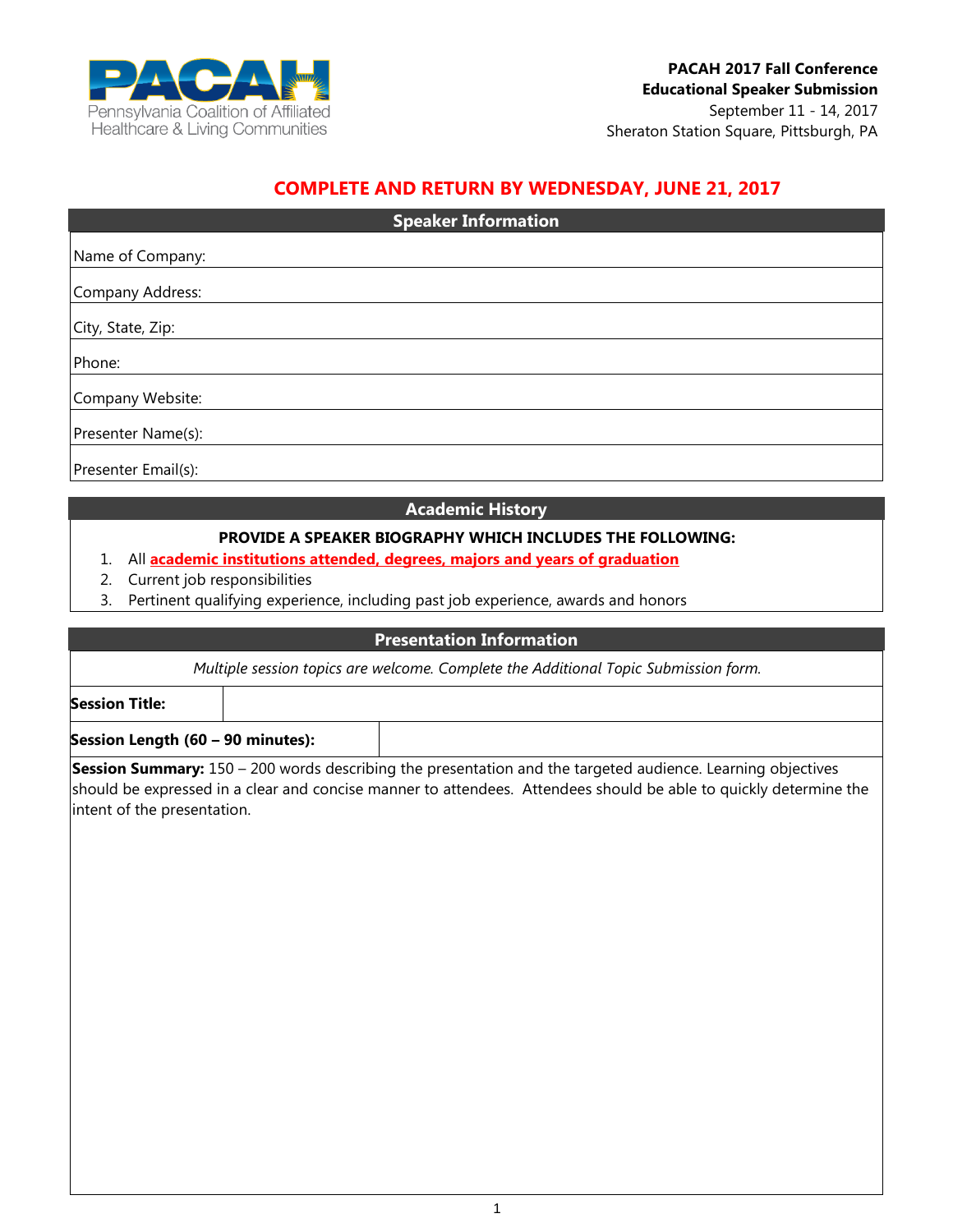| <b>Speaker Qualifications</b>                                                                                                      |                                      |  |  |
|------------------------------------------------------------------------------------------------------------------------------------|--------------------------------------|--|--|
| YES<br>Have you presented in the past?                                                                                             | Date of most recent<br>presentation: |  |  |
| Event Type/Topic:<br>Do you include any unique techniques or uses of technology to engage the audience?<br>If so, please describe: |                                      |  |  |
|                                                                                                                                    |                                      |  |  |

## **Additional Guidelines and Information**

- All proposed presentations should accurately represent the speaker and their affiliated company
- Proposed presentations should provide interesting and useful information geared towards members of the skilled nursing facility and long-term care continuum
- Proposed presentations should deliver information that can be used by attendees in their place of work on a daily basis and provide attendees with the tools to improve work performance.
- Proposed presentations that address critical issues and/or emerging trends are encouraged.
- Multiple session topics are welcome and can be submitted by completed the included session topic supplement
- An honorarium that may be requested of PACAH (budget purposes ONLY)
- PACAH reserves the right to revise any session summary (without affecting overall session intent and description) in order to comply with brand standards and program content.

*PACAH receives numerous speaker/topic requests throughout the year. PACAH cannot include every request received, but each request will be given equal consideration. If the topic is chosen, we will contact you following the review. Topics not selected for a particular conference will be kept on file for one year from the time delivered and will be reviewed at each conference planning meeting held during that time period.* 

### **Submit completed forms to PACAH Attention:**

Kim Deline, Meeting and Marketing Manager PO Box 60769 Harrisburg, PA 170106-0769

> (717) 736-4741 fax (717) 526-1020

[kdeline@pacounties.org](mailto:kdeline@pacounties.org)